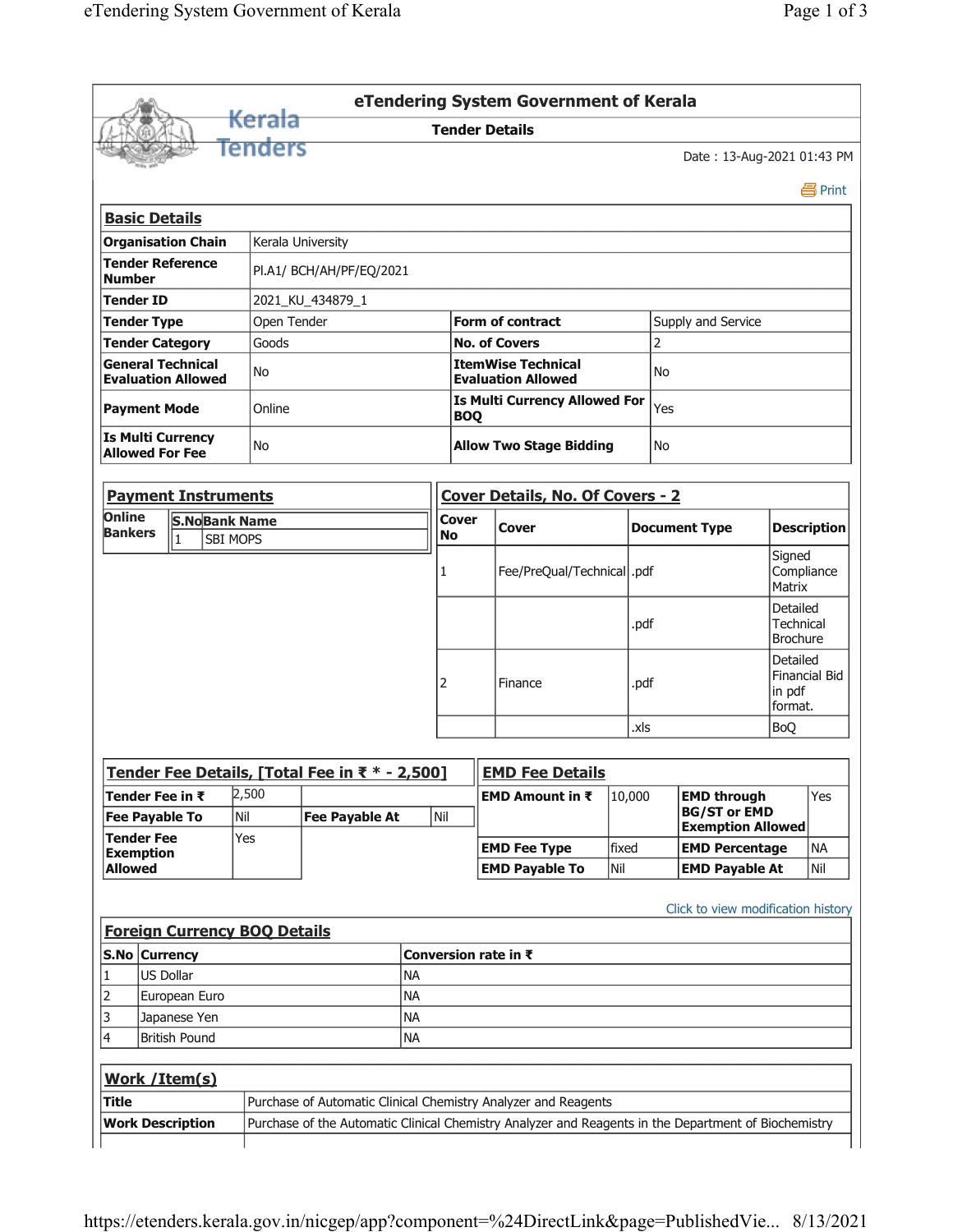| <b>Pre Qualification</b><br><b>Details</b>                      |        |                                                     | Please refer Tender documents.                    |                      |                                                      |                                            |                                  |                                     |                                        |                           |                                    |  |  |
|-----------------------------------------------------------------|--------|-----------------------------------------------------|---------------------------------------------------|----------------------|------------------------------------------------------|--------------------------------------------|----------------------------------|-------------------------------------|----------------------------------------|---------------------------|------------------------------------|--|--|
| <b>Independent</b><br><b>External</b><br><b>Monitor/Remarks</b> |        |                                                     | <b>NA</b>                                         |                      |                                                      |                                            |                                  |                                     |                                        |                           |                                    |  |  |
| <b>Show Tender Value</b>                                        |        |                                                     | <b>No</b>                                         |                      |                                                      |                                            |                                  |                                     |                                        |                           |                                    |  |  |
| in Public Domain<br>Tender Value in ₹                           |        |                                                     | 0.00                                              |                      |                                                      |                                            |                                  |                                     | Equipments <b>Sub category</b>         |                           | <b>NA</b>                          |  |  |
| <b>Contract Type</b>                                            | Tender |                                                     |                                                   |                      | <b>Product Category</b><br><b>Bid Validity(Days)</b> |                                            |                                  | 180                                 | <b>Period Of Work</b><br>(Days)        |                           | 60                                 |  |  |
| <b>Location</b>                                                 |        |                                                     | Department of Biochemistry,<br>Kariavattom Campus |                      |                                                      | <b>Pincode</b>                             |                                  | 695581                              | <b>Pre Bid Meeting</b><br><b>Place</b> |                           | <b>NA</b>                          |  |  |
| <b>Pre Bid Meeting</b><br><b>Address</b>                        |        | <b>NA</b>                                           |                                                   |                      |                                                      | Pre Bid Meeting Date   NA                  |                                  |                                     | <b>Bid Opening Place</b>               | Senate<br>House<br>Campus |                                    |  |  |
| <b>Should Allow NDA</b><br><b>Tender</b>                        |        |                                                     | <b>No</b>                                         |                      |                                                      | <b>Allow Preferential</b><br><b>Bidder</b> |                                  | <b>No</b>                           |                                        |                           |                                    |  |  |
| <b>Critical Dates</b>                                           |        |                                                     |                                                   |                      |                                                      |                                            |                                  |                                     |                                        |                           |                                    |  |  |
| <b>Publish Date</b>                                             |        |                                                     |                                                   | 13-Aug-2021 03:00 PM |                                                      | <b>Bid Opening Date</b>                    |                                  |                                     |                                        |                           | 16-Sep-2021 11:00 AM               |  |  |
| Document Download / Sale Start<br><b>Date</b>                   |        |                                                     | 13-Aug-2021 03:00 PM                              |                      |                                                      | <b>Date</b>                                |                                  | <b>Document Download / Sale End</b> |                                        |                           | 13-Sep-2021 05:00 PM               |  |  |
| <b>Clarification Start Date</b>                                 |        |                                                     |                                                   | <b>NA</b>            |                                                      | <b>Clarification End Date</b>              |                                  |                                     |                                        | <b>NA</b>                 |                                    |  |  |
| <b>Bid Submission Start Date</b>                                |        |                                                     | 13-Aug-2021 03:00 PM                              |                      |                                                      |                                            |                                  | <b>Bid Submission End Date</b>      |                                        |                           | 13-Sep-2021 05:00 PM               |  |  |
|                                                                 |        |                                                     |                                                   |                      |                                                      |                                            |                                  |                                     |                                        |                           |                                    |  |  |
| <b>Tender Documents</b>                                         |        |                                                     |                                                   |                      |                                                      |                                            |                                  |                                     |                                        |                           |                                    |  |  |
| <b>NIT</b><br>Document                                          |        |                                                     | <b>S.No Document Name</b>                         |                      |                                                      | <b>Description</b>                         |                                  |                                     |                                        |                           | <b>Document</b><br>Size (in KB)    |  |  |
|                                                                 | 1      |                                                     | Tendernotice_1.pdf                                |                      |                                                      |                                            | <b>Tender Document</b>           |                                     | 322.63                                 |                           |                                    |  |  |
| <b>Work Item</b><br><b>Documents</b>                            |        |                                                     | <b>S.No Document Type</b>                         |                      |                                                      | <b>Document Name</b>                       |                                  | <b>Description</b>                  |                                        |                           | <b>Document</b><br>Size (in KB)    |  |  |
|                                                                 |        | <b>BOQ</b>                                          |                                                   |                      |                                                      | BOQ_617956.xls                             |                                  | <b>BoQ</b>                          |                                        |                           | 240.50                             |  |  |
|                                                                 |        |                                                     |                                                   |                      |                                                      |                                            |                                  |                                     |                                        |                           |                                    |  |  |
|                                                                 |        |                                                     |                                                   |                      |                                                      |                                            |                                  |                                     |                                        |                           |                                    |  |  |
| <b>Bid Openers List</b>                                         |        |                                                     |                                                   |                      |                                                      |                                            |                                  |                                     |                                        |                           |                                    |  |  |
| S.No                                                            |        |                                                     | <b>Bid Opener Login Id</b>                        |                      |                                                      | <b>Bid Opener Name</b><br>SOBHAK           |                                  |                                     |                                        |                           | <b>Certificate Name</b><br>Sobha K |  |  |
| $\frac{1}{2}$ $\frac{2}{3}$ $\frac{3}{4}$                       |        | ue_kariavattom@rediffmail.com<br>minidejo@gmail.com |                                                   |                      |                                                      |                                            | MINI DEJO KAPPEN                 |                                     | DR MINI DEJO KAPPEN                    |                           |                                    |  |  |
|                                                                 |        | probios1@gmail.com                                  |                                                   |                      |                                                      | <b>G PRASAD</b>                            |                                  |                                     |                                        | <b>G PRASAD</b>           |                                    |  |  |
|                                                                 |        |                                                     | sreelaprasad@rediffmail.com                       |                      |                                                      | SREELA RAJ N R                             |                                  |                                     |                                        |                           | DR SREELA RAJ N R                  |  |  |
| <b>Tender Properties</b>                                        |        |                                                     |                                                   |                      |                                                      |                                            |                                  |                                     |                                        |                           |                                    |  |  |
| <b>No</b><br><b>Auto Tendering</b><br><b>Process allowed</b>    |        |                                                     |                                                   |                      |                                                      |                                            | <b>Show Technical bid status</b> |                                     | Yes                                    |                           |                                    |  |  |
| <b>Show Finance bid</b><br>status                               |        |                                                     | Yes                                               |                      |                                                      |                                            | <b>Show Bids Details</b>         |                                     |                                        | Yes                       |                                    |  |  |
| BoQ Comparative Chart<br>model                                  |        |                                                     | Normal                                            |                      |                                                      | BoQ Compartive chart decimal places        |                                  |                                     |                                        | 2                         |                                    |  |  |
| <b>BoQ Comparative Chart</b><br>Rank Type                       |        |                                                     | IL.                                               |                      |                                                      |                                            | Form Based BoQ                   |                                     |                                        | No                        |                                    |  |  |
| <b>Tender Inviting Authority</b>                                |        |                                                     |                                                   |                      |                                                      |                                            |                                  |                                     |                                        |                           |                                    |  |  |
|                                                                 |        |                                                     |                                                   |                      |                                                      |                                            |                                  |                                     |                                        |                           |                                    |  |  |
| <b>Name</b>                                                     |        |                                                     | The Registrar                                     |                      |                                                      |                                            |                                  |                                     |                                        |                           |                                    |  |  |